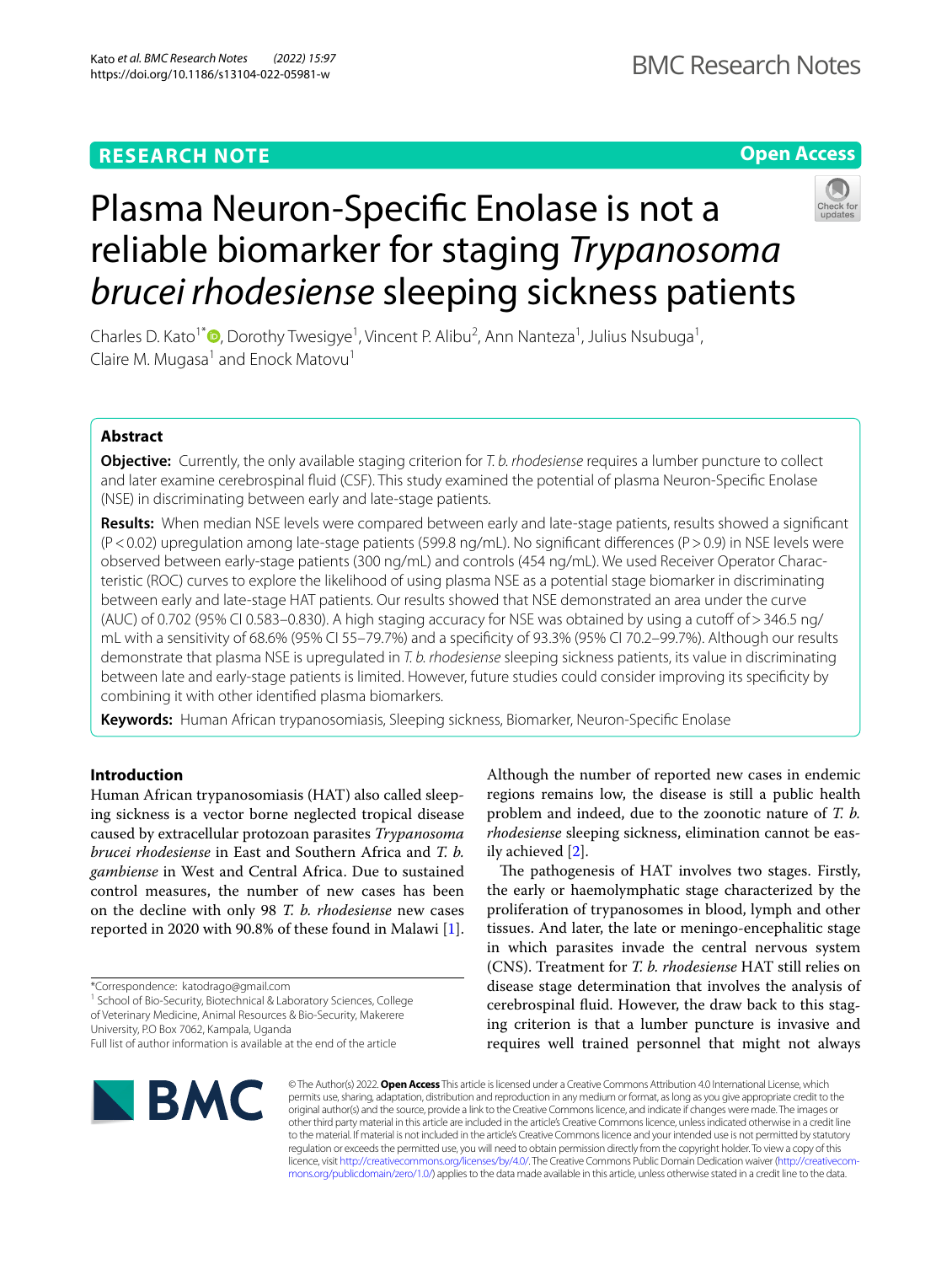be available in remote areas [\[3](#page-4-2)]. Furthermore, in order to confrm cure, after recovery patients are followed through the examination of cerebrospinal fuid every 6 months for up to 24 months after treatment [[2\]](#page-4-1). However, compliance with this follow-up protocol is usually poor especially among asymptomatic individuals [\[4](#page-4-3)] and the requirement for a lumber puncture has been shown to deter suspects from HAT screening and follow-up [[5\]](#page-4-4). Since initial disease diagnosis is done using blood, a blood based staging criteria would be ideal.

Neuron-Specifc Enolase (NSE) also known as enolase 2 or γ-enolase a dimeric isoform of the glycolytic enzyme enolase [[6\]](#page-4-5) mainly found in neurons has been described as a biomarker for a number of brain disorders due to its elevation in cerebrospinal fuid and blood. Normally, NSE is not secreted into extracellular space, but when neurons are injured, NSE can be leaked into extracellular spaces and subsequently upregulated in CSF and blood. Indeed, in patients with traumatic brain injury, serum NSE levels signifcantly correlated with injury severity score and CT imaging fndings especially among none survivors [[7\]](#page-4-6). During the late stage of HAT, trypanosomes evade the blood–brain barrier to enter and establish within the CNS parenchyma. Studies in experimental animals have demonstrated the presence of astrocytosis and evidence of neuronal loss in some areas of the brain  $[8, 9]$  $[8, 9]$  $[8, 9]$  $[8, 9]$ , presenting a possibility of NSE linking into extracellular spaces. Because of this observation, a number of studies have investigated the possibility of using NSE in conditions associated with CNS neuronal injury. Mean serum NSE levels have been shown to be signifcantly upregulated and correlated with the degree of neurological worsening in patients with cerebrovascular stroke [\[10\]](#page-4-9) and in acute ischemic stroke [[11](#page-4-10)], demonstrating the potential role of NSE as a marker for brain injury. In small cell lung cancer, NSE was reported to be an efective biomarker with a sensitivity of 74%. In HAT, the only study that has evaluated the potential of plasma NSE as a stage diagnostic biomarker reported a 75% sensitivity and a specifcity of 72% [[12](#page-4-11)]. However, till now translation of this marker into a useful staging tool has not been done due to limited number of validation studies. In this study, we measured the plasma concentration of NSE in both health controls plus early and late-stage patients and later investigated the potential of this marker to discriminate late stage from early-stage patients.

## **Main text**

# **Materials and methods** *Study design*

We used a case–control study to compare plasma NSE levels between health controls, early and late-stage HAT patients and determine its ability to discriminate patients in either stage. We used *T. b. rhodesiense* archived plasma samples collected previously as described [\[13\]](#page-4-12). Routine diagnosis of suspects was done by microscopic examination blood flms from fnger prick blood [\[3](#page-4-2)]. For patients with positive blood smears, a lumbar puncture was performed and cerebrospinal fuid analysis for trypanosomes was performed after modifed single centrifugation method [[14\]](#page-4-13) to stage patients. Neuron-specifc enolase was assayed in plasma of both patients (early and late stage) and controls using sandwich ELISA at the Immunology laboratory, Makerere University.

## *Neuron‑Specifc Enolase immunoassay*

Plasma NSE levels were measured using the human NSE ELISA kit (Elabscience<sup>®</sup>, USA) as described by the manufacturer. The standards were reconstituted with 1 mL of reference standard (150 ng/mL) and serially diluted to concentrations of; 75, 37.5, 18.75, 9.38, 4.69 and 2.34 ng/ mL. ELISA plates were filled with  $100 \mu l$  of standard, blank and sample and biotinylated detection antibody added, incubated and then washed. HRP conjugate working solution was added to each well and the sealed plate incubated for 30 min at 37 °C. Substrate solution was added to each well, covered with a new plate sealer and then incubated for 15 min at 37 °C. Finally, the stop solution was added to each well and optical density value for each well was determined at once using a micro-plate reader (Bio-Rad, USA) set at 450 nm.

## *Statistical analyses*

All data were analyzed using GraphPad Prism version 8.0. A total of 66 HAT cases,  $N=15$  (early stage) and  $N=51$ (late stage) and 51 health controls were analyzed, power calculations for cases and controls are indicated in Additional fle [1:](#page-3-0) Fig. S1 and for early and late-stage patients in Additional fle [2.](#page-3-1) Fig. S2. Before analysis, deviation from normality was tested using D'Agostino–Pearson normality test. Since none of the data sets passed the normality test ( $P < 0.0001$ ), comparison between cases and controls, early stage and late-stage patients were done with nonparametric tests. To determine the potential of NSE to be used as a stage biomarker, Receiver Operator Characteristic (ROC) curves were used to calculate the area under the ROC curve with sensitivity and specifcity predictions for the diferent NSE concentration cut-ofs recorded [[15\]](#page-4-14).

# **RESULTS**

## *Patient baseline characteristics*

We retrieved plasma samples of 66 HAT patients and 51 healthy controls from the trypanosomiasis biobank at Makerere University. For all samples used, participants recruited passively at Lwala Hospital in North eastern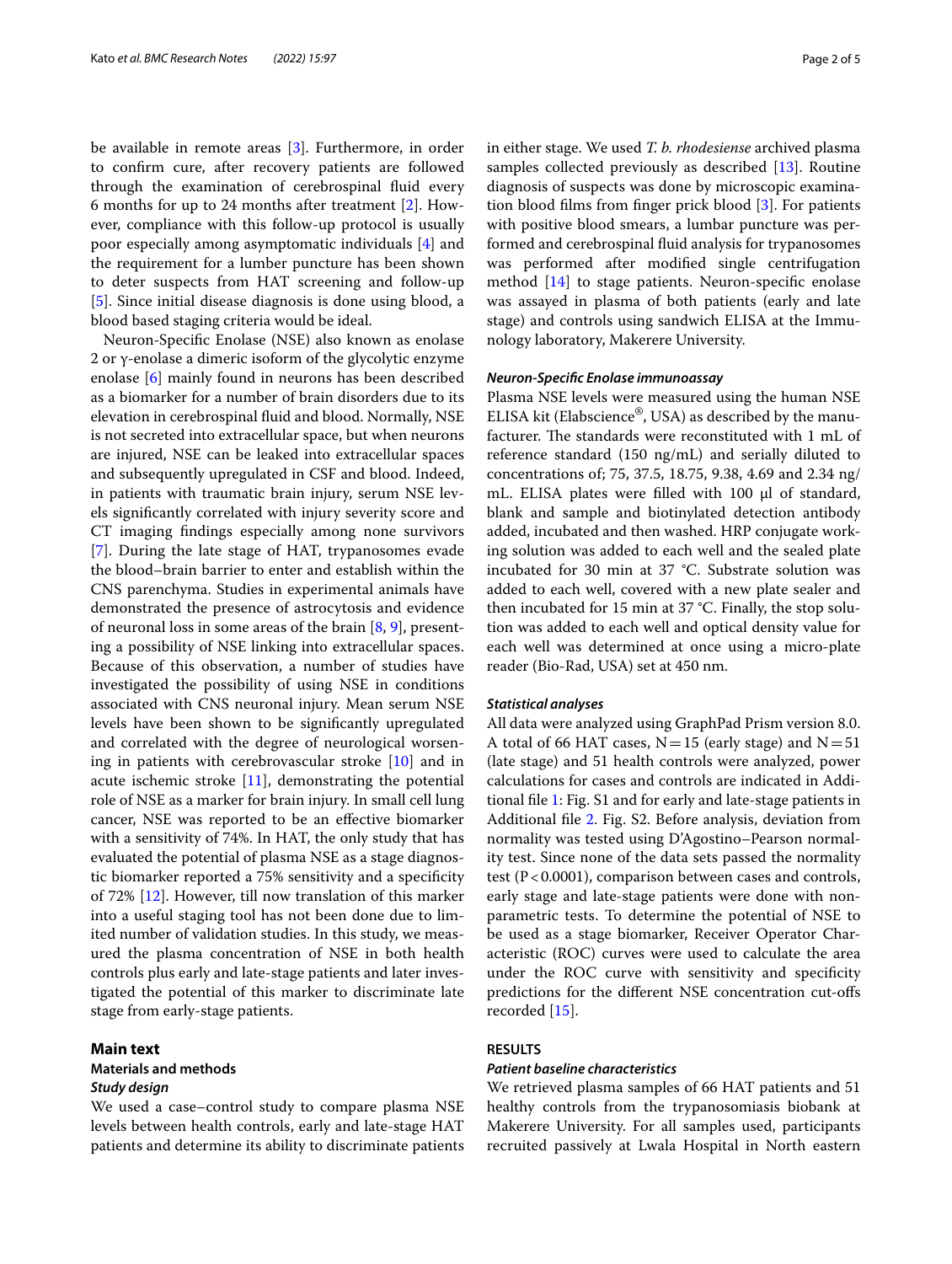Uganda between 2012 and 2014. As expected, late-stage cases were signifcantly more common (51 out of 66,  $(P<0.0001)$  than early-stage patients. The sex-ratio (male: female) was 1:6 with a median age for HAT cases of 22 years (Table [1](#page-2-0)), sex for 7 patients could not be ascertained. The observed nonspecific signs of HAT and neurological signs are presented in Table [1.](#page-2-0)

# *Plasma Neuronal Specifc Enolase (NSE) levels and stage progression*

In order to determine the diferences between levels of NSE in the plasma of early and late-stage patients, a total of 66 HAT archived samples,  $N=15$  (early stage) and  $N=51$  (late stage) and 51 health controls were analyzed. The detection standards for the assays were 150, 75, 37.5, 18.75, 9.38, 4.68, and 2.34 ng/mL (Additional fle [3](#page-3-2): Fig. S3) with a detection limit of 1.85 ng/mL. Our result showed that median plasma NSE levels (ng/mL) signifcantly varied across study groups (Fig. [1,](#page-2-1) Kruskal Wallis test,  $P < 0.002$ ). When NSE levels were compared across groups, results showed that median NSE levels were significantly higher  $(P=0.009)$  among late-stage patients (599.8 ng/mL) when compared to controls (454 ng/ mL). No significant differences  $(P>0.9)$  in NSE levels were observed between early-stage patients and controls. When median NSE levels were compared between early and late-stage patients, results showed a signifcant  $(P<0.02)$  upregulation among late-stage patients.

## *Neuronal Specifc Enolase as a potential stage biomarker*

In order to explore the possibility of using plasma NSE as a potential stage biomarker in discriminating between early and late-stage HAT patients, a Receiver Operator Characteristic (ROC) curve was used. Our results showed that NSE demonstrated an area under the curve (AUC) of

#### <span id="page-2-0"></span>**Table 1** Patient's baseline characteristics

| Characteristic       | Early stage    | Late stage      | P value     |
|----------------------|----------------|-----------------|-------------|
| Disease stage        | 15             | 51 (77.2%)      | $< 0.0001*$ |
| Sex (male/female)    | 12/3           | 24/20           | 0.56        |
| Age (median)         | 19             | 21              | 0.48        |
| CSF parasitosis/mL   | 0              | $7 \times 10^4$ | $< 0.000*$  |
| Fever                | 4              | 52 (92.8%)      | 0.09        |
| Headache             | 6              | 45 (80.2%)      | 0.09        |
| Hepatomegaly         | 0              | 2(3.5%)         | 0.75        |
| Splenomegaly         | 0              | 6(10.7%)        | 0.14        |
| Lymphadenopathy      | $\mathfrak{D}$ | 8 (14.2%)       | 0.70        |
| Gait abnormalities   | 0              | 11 (19.6%)      | 0.24        |
| Tremors              | Ω              | $9(16.1\%)$     | 0.29        |
| Urinary incontinence | 0              | 7(12.5%)        | 0.15        |

\* Signifcantly higher in late-stage patients



<span id="page-2-1"></span>0.702 (95% CI 0.583–0.830, Fig. [2](#page-2-2)). A high staging accuracy for NSE was obtained by using a cutoff of > 346.5 ng/ mL with a sensitivity of 68.6% (95% CI 55–79.7%) and a specifcity of 93.3% (95% CI 70.2–99.7%).

## **Discussion**

With the observation that NSE is elevated in CSF and blood following traumatic brain injury, it was proposed as a potential biomarker for brain disorders. After neuronal damage, NSE leaks into the extracellular spaces and can be detected in CSF and blood [[10](#page-4-9)]. In this study, we measured plasma levels of NSE in *T. b. rhodesiense* early and late-stage patients and made comparisons with health controls. Our results showed that median NSE levels were signifcantly higher among late-stage patients. Our results confrm earlier investigations by Sternberg and Mitchell who reported similar results while analyzing NSE levels among *T. b. rhodesiense* patients from Tororo and Serere in Eastern

<span id="page-2-2"></span>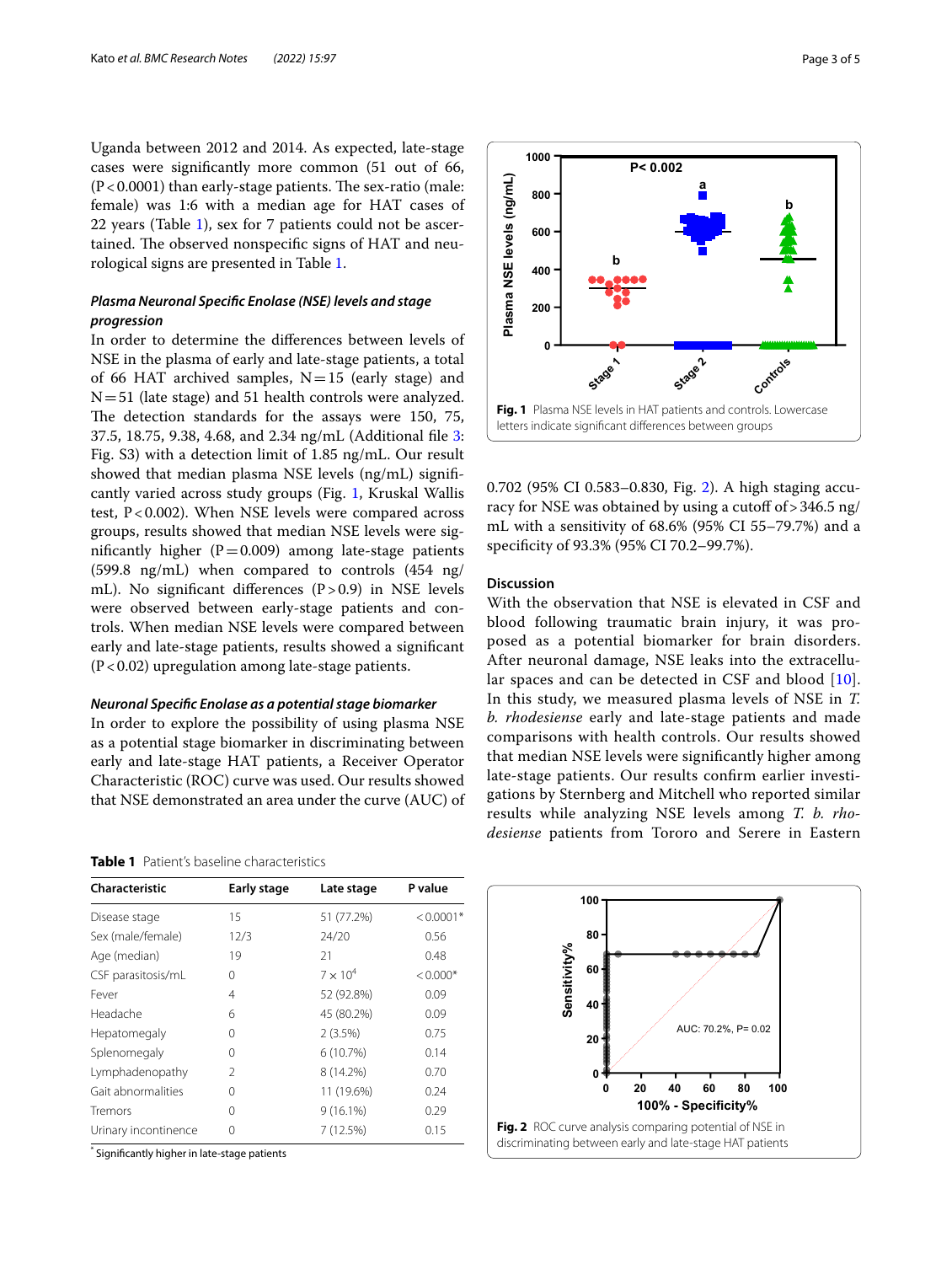Uganda [\[12](#page-4-11)]. Indeed, several early studies have demonstrated elevated levels of NSE in CSF and blood samples from patients with brain disorders like, stroke  $[16-18]$  $[16-18]$ , traumatic brain injury [\[19](#page-4-17)] and neuroendocrine cancers  $[20-22]$  $[20-22]$  $[20-22]$ . Those studies thus indicate that the plasma levels of NSE may indicate the extent of CNS damage. In HAT, Late-stage disease is similarly associated with remarkable CNS pathology in both murine models and human patients [[13](#page-4-12), [23](#page-4-20), [24\]](#page-4-21). Indeed, in this study, no signifcant diferences in NSE levels were observed between early-stage patients and controls.

Following observations that NSE is detectable in blood following brain injury, it has been proposed as a biomarker for a number of CNS infammatory disorders. In our current study, we explored the potential of NSE in discriminating late stage from early-stage patients. The highest staging accuracy for NSE was obtained by using a cutoff of  $>$  346.5 ng/mL with a sensitivity of 68.6% and a specifcity of 93.3%. Although the area under the Receiver Operator Curve observed in this study was in line with what was reported previously by Sternberg and Mitchel [\[12](#page-4-11)], the sensitivity reported in our study remained low. However, for both studies the reported NSE sensitivity remain rather low to warranty any clinical use as a stage diagnostic biomarker. Furthermore, when Sternberg and Mitchel measured NSE levels in CSF of HAT patients, NSE levels remained low and concluded that the observed plasma NSE might have another source outside the CNS. Indeed, in small cell lung cancer (SCLC), NSE is of neuroendocrine origin and has been shown to be elevated in blood of SCLC patients albeit with inconclusive role about its applicability as a diagnostic marker [[21](#page-4-22), [25\]](#page-4-23). On the other hand, in patients with traumatic brain injury (TBI), serum NSE levels have been shown to be correlated with neurological outcomes, suggesting that NSE might be a diagnostic and prognostic biomarker for TBI albeit with inconclusive sensitivity [[26](#page-4-24)].

Taken together, the use of NSE as potential stage specific biomarker poses apparent drawbacks. The inadequate sensitivity coupled with poor specifcity means that NSE might not be used in isolation but rather as a panel of biomarkers  $[12, 27]$  $[12, 27]$  $[12, 27]$  $[12, 27]$  $[12, 27]$ . The other issue that might hinder the use of NSE as a blood based diagnostic biomarker is hemolysis that makes interpretation of elevated NSE levels challenging. Erythrocytes contain large amounts of NSE and thus tests measuring NSE would still relay on determination of the hemolysis index [\[28\]](#page-4-26). Although in our current study we did not measure hemoglobin levels, we followed similar sampling protocols as described by Sternberg and Mitchel [[12\]](#page-4-11) who demonstrated low hemoglobin levels with no association with plasma NSE levels.

## **Conclusion**

In this study, plasma NSE levels were elevated in latestage *T. b. rhodesiense* HAT patients when compared with early-stage patients and health controls. Despite the observed NSE elevation in late-stage patients, the sensitivity of plasma NSE in discriminating between early and late-stage patients was inadequate. However, it is possible that the sensitivity and specifcity of NSE as a stage specifc biomarker might be improved when used as a panel with other identifed plasma biomarkers.

## **Study limitation**

Our study has a limitation emanating from the small sample size used. The reason for this is firstly, because of the low incidence in the number of new *T. b. rhodesiense* reported cases. Secondly, because of the acuteness of the disease, majority of patients report to hospital when already in late stage and thus limiting the number of early-stage cases to making meaningful comparisons.

#### **Abbreviations**

AUC: Area under the ROC curve; CNS: Central nervous system; CSF: Cerebrospinal fuid; HAT: Human African trypanosomiasis; NSE: Neuronal Specifc Enolase; ROC: Receiver Operator Characteristic; CT: Computed tomography.

## **Supplementary Information**

The online version contains supplementary material available at [https://doi.](https://doi.org/10.1186/s13104-022-05981-w) [org/10.1186/s13104-022-05981-w.](https://doi.org/10.1186/s13104-022-05981-w)

<span id="page-3-1"></span><span id="page-3-0"></span>**Additional fle 1: Figure S1.** Power calculation for early and late-stage patients

<span id="page-3-2"></span>**Additional fle 2: Figure S2**. Power calculation for cases and controls. **Additional fle 3: Figure S3.** Standard curve for NSE.

# **Acknowledgements**

Not applicable.

#### **Authors' contributions**

CDK, VPA and EM conceptualized the study; DT, JN and AN carried out the laboratory experiments; CDK, CMG and JN carried out the data analysis; VPA, EM, AN and CDK interpretated the data. CDK and DT wrote the frst draft of the manuscript; VPA, EM, JN, AN and CMG reviewed the manuscript. All authors read and approved the fnal manuscript.

#### **Funding**

This publication was produced by CaNPSTS which is part of the EDCTP2 programme supported by the European Union (grant number TMA2017CDF-1887). The views and opinions of authors expressed herein do not necessarily state or refect those of EDCTP.

#### **Availability of data and materials**

The datasets used and/or analysed during the current study are available from the corresponding author on reasonable request.